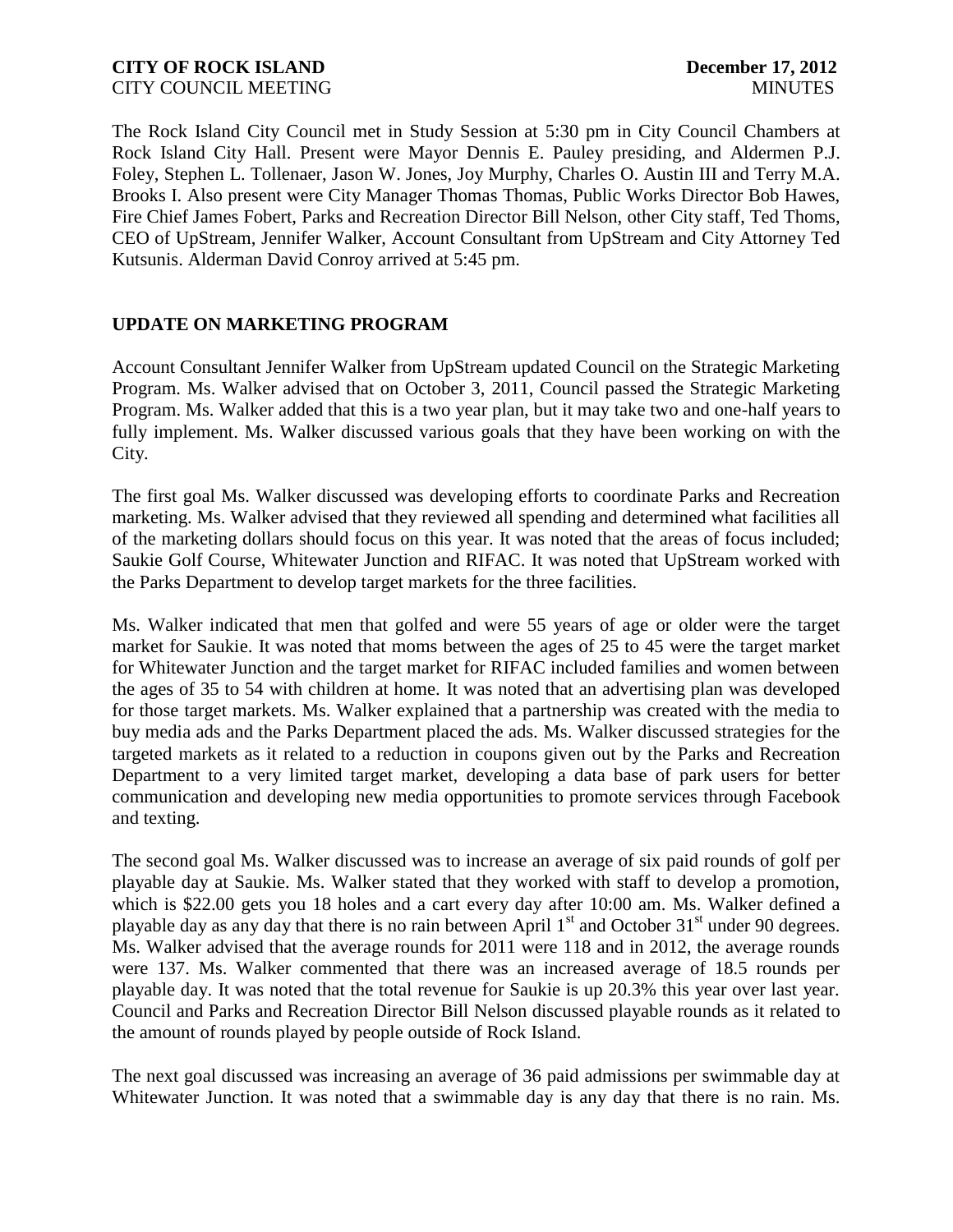Walker advised that a brand new page was created on Facebook along with apps for coupons. In addition, a texting promotion was created targeted at moms with small children and a new TV commercial was created targeted towards the mom demographic. Ms. Walker commented that the swimmable day goal was not met. It was down 40 days instead of up 36. However, revenues are up 4.9%.

Ms. Walker then discussed the Rock Island Fitness and Activity Center (RIFAC). Ms. Walker advised that RIFAC has family memberships and adult memberships. Ms. Walker advised that a survey was conducted of new members that had joined in the last six months and why they joined. It was noted that the survey determined that one of the reasons those new members joined RIFAC was to maintain an active lifestyle and they liked RIFAC because it was close to where they live. Ms. Walker advised that they have developed a brand new campaign that they hope to have on TV, radio, in print and on billboards next week. Ms. Walker added that they wanted to develop a motivational and inspirational campaign. Ms. Walker indicated that this will be a series of five promotions, which include; to be stronger, to be more confident, to be active together, to be happier; and to be the best me.

Ms. Walker stated that the last goal is to increase City wide communications. Ms. Walker commented that one of the main strategies is to improve Channel 9. Ms. Walker stated that a new content server has been installed in Council Chambers, and staff is in the middle of developing the new content for Channel 9 based on the website. It was noted that Channel 9 will also have a new look.

Council, Ms. Walker and Mr. Thoms further discussed UpStream's presentation.

## **FIRE DEPARTMENT UPDATE**

Fire Chief James Fobert provided an update to Council on the Fire Department. Chief Fobert advised that at Central Fire Station, a smart board has been installed, which is used for webinars and classroom time. Chief Fobert added that this is an important feature of the Fire Department. It was noted that the painting of the second floor has been completed. Chief Fobert indicated that the Fire Department is looking to replace the generator at Central Fire Station as well as the HVAC system. Chief Fobert stated that the windows and entryways are in the engineering phase.

Chief Fobert discussed accomplishments at Fire Station 2 (Southwest), Fire Station 3 (30<sup>th</sup> Street) and Fire Station 4 ( $9<sup>th</sup>$  Street). Chief Fobert indicated that this year at Fire Station 2, repairs to the stone fascia on the building were completed and the tower roofs were replaced. Chief Fobert pointed out that looking forward, the flat roof portion of the fire station is scheduled for replacement. Chief Fobert commented that this year at Fire Station 3, garage door openers were replaced, and the sign was replaced along with new landscaping in the front yard. In addition, Chief Fobert discussed the proposed replacement of windows, the exhaust system and generator. Chief Fobert commented that the fiber optic capability was installed at Fire Station 4, the second floor was replaced and upgrades were completed to the exercise room. Chief Fobert stated that looking forward, a new generator is needed and some electrical updating is needed.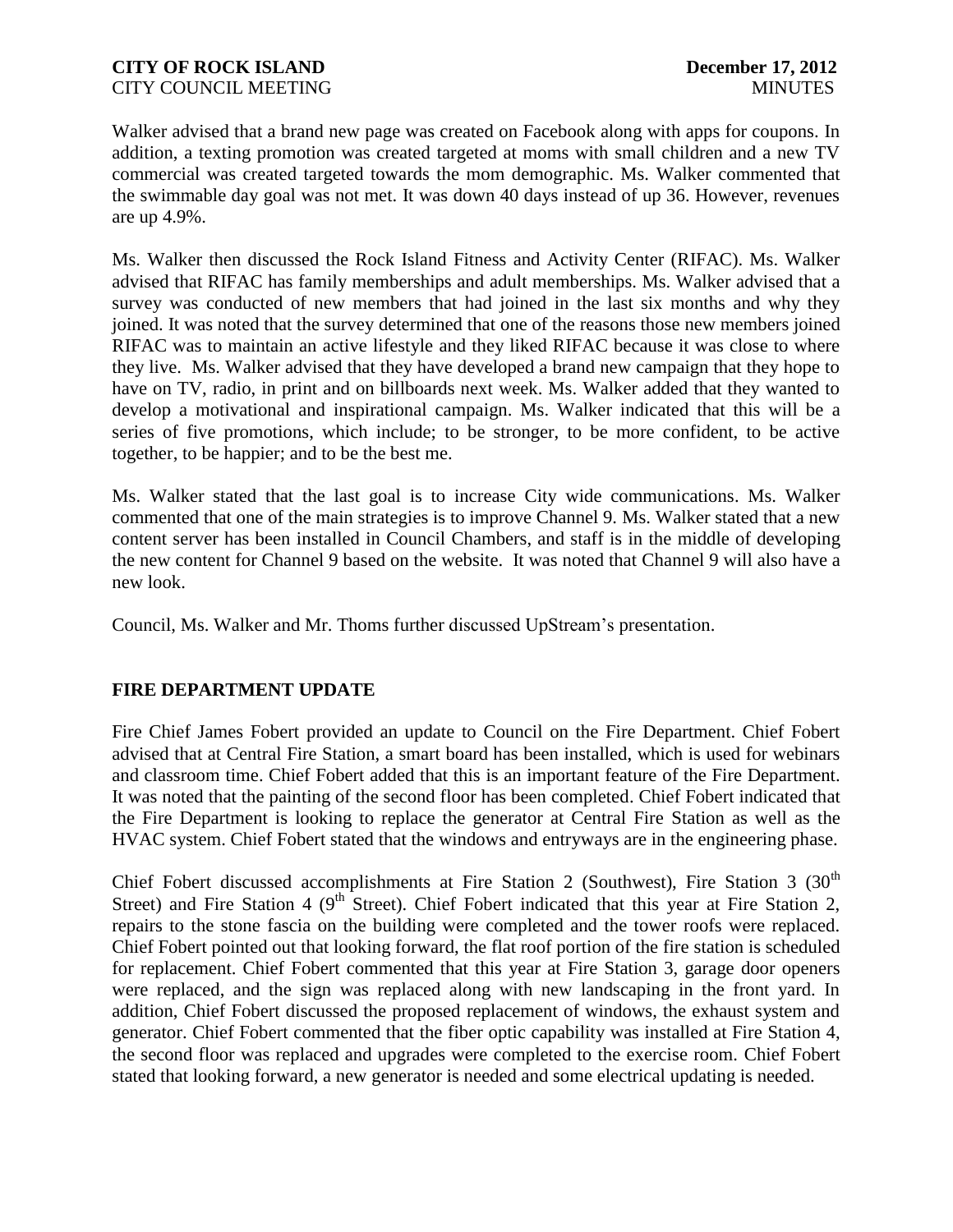Fire Chief Fobert advised that the Fire Department has 58 sworn officers and one civilian. Chief Fobert added that Fire Marshal Jeff Hindman will be retiring on December 28, 2012. Chief Fobert further discussed the Fire Department as it related to firefighters, rankings, resignations and new hires. Chief Fobert discussed apparatus (fire department vehicles). It was noted that the Fire Department's goal is to replace the current quint (ladder truck) with a 100 foot aerial truck in fiscal year 2014/2015. Chief Fobert also discussed incident data as it related to fires and response times. Chief Fobert pointed out that response areas (locations) were adjusted.

Chief Fobert then discussed the Emergency Medical Services as it related to vehicles, incidents and response times. Chief Fobert also discussed heart monitors as it related to changes in emergency cardiac care guidelines of the American Heart Association and the standing orders of Trinity. Chief Fobert commented that the Fire Department will be looking to upgrade the current heart monitors to be in compliance.

Chief Fobert discussed the Lights and Sirens Program at Rock Island High School. Chief Fobert stated that the Fire Department portion of the program was revised to give the students a more hands on approach. Chief Fobert further discussed this subject.

### **EXECUTIVE SESSION**

A motion was made by Alderman Conroy and seconded by Alderman Jones to recess to Executive Session on matters of Litigation. The motion carried on a roll call vote. Those voting Aye being; Alderman Foley, Alderman Tollenaer, Alderman Jones, Alderwoman Murphy, Alderman Austin, Alderman Brooks and Alderman Conroy; those voting No, none. The meeting was recessed at 6:19 pm.

Mayor Pauley reconvened the regular meeting at 6:38 pm.

### **ADJOURNMENT**

A motion made by Alderwoman Murphy and seconded by Alderman Conroy to adjourn the meeting carried by the following Aye and No vote. Those voting Aye being; Alderman Foley, Alderman Tollenaer, Alderman Jones, Alderwoman Murphy, Alderman Austin, Alderman Brooks and Alderman Conroy; those voting No, none. The meeting was adjourned at 6:39 pm.

> \_\_\_\_\_\_\_\_\_\_\_\_\_\_\_\_\_\_\_\_\_\_\_\_\_\_\_\_\_\_ Aleisha L. Patchin, City Clerk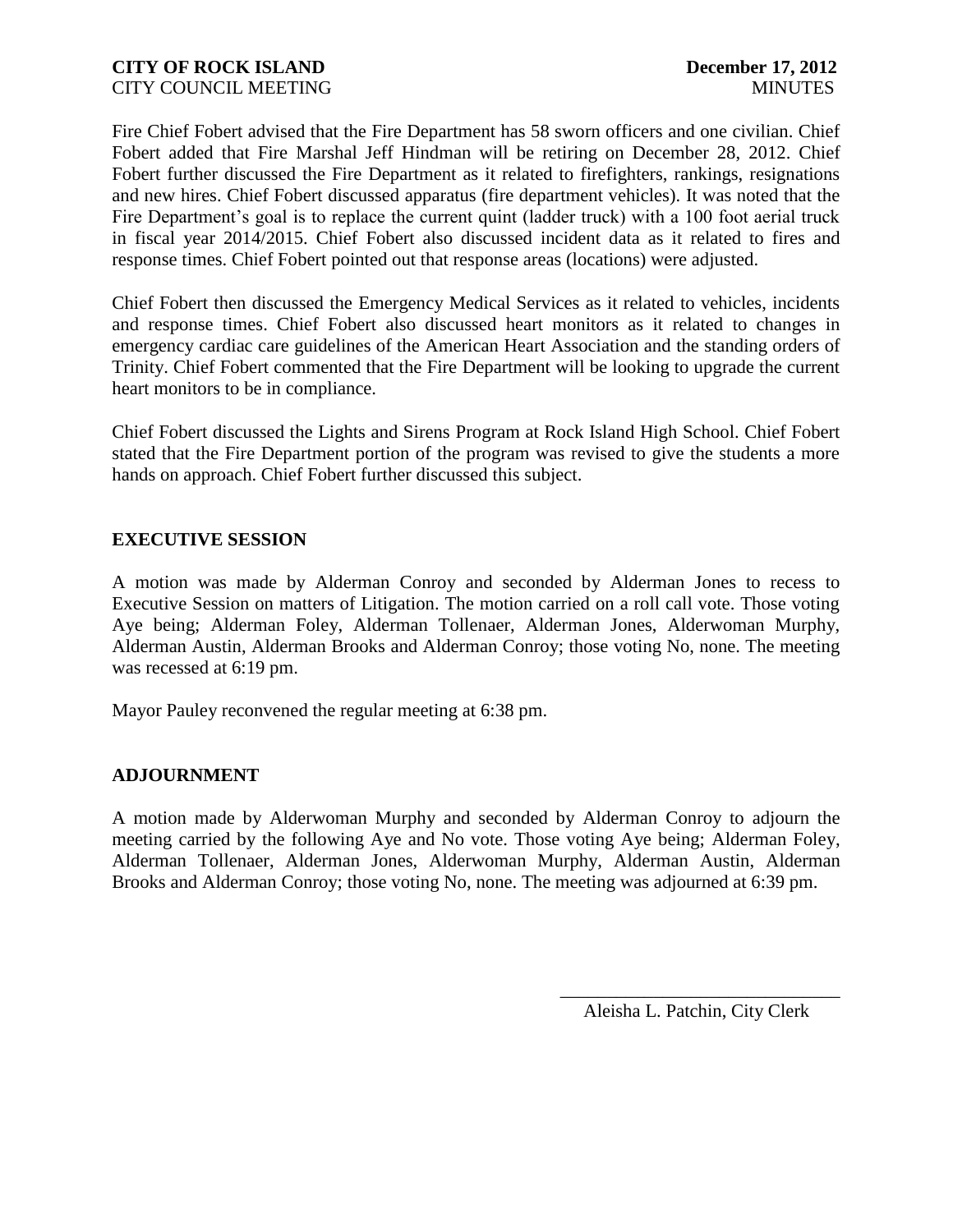Rock Island City Council met in regular session at 6:45 pm in Council Chambers of Rock Island City Hall. Present were Mayor Dennis E. Pauley presiding, and Aldermen P.J. Foley, Stephen L. Tollenaer, Jason W. Jones, Joy Murphy, Charles O. Austin III, Terry M.A. Brooks I and David Conroy. Also present were City Manager Thomas Thomas and City Attorney Ted Kutsunis.

### Introductory Proceedings

Mayor Pauley called the meeting to order and inquired upon Boy Scout Troop 243 and 258 to step forward and join Council in the Pledge of Allegiance. It was noted that the two Boy Scout troops are working on their Citizenship in the Community merit badges. Alderman Conroy gave the Invocation.

### Agenda Item #5 **Minutes of the meeting of December 10, 2012.**

A motion was made by Alderman Austin and seconded by Alderman Jones to approve the minutes of the meeting of December 10, 2012 as printed. The motion carried by the following Aye and No vote; those voting Aye being; Alderman Foley, Alderman Tollenaer, Alderman Jones, Alderwoman Murphy, Alderman Austin, Alderman Brooks and Alderman Conroy; those voting No, none.

### Agenda Item #6 **Update Rock Island by Mayor Pauley**.

Mayor Pauley advised that in observance of the holidays, City Hall will be closed Monday, December  $24^{th}$ , Tuesday, December  $25^{th}$  and Tuesday, January 1<sup>st</sup>. The Mayor added that the refuse schedule will be on normal schedule Monday and the rest of the week one day late both the week of Christmas and New Years. Mayor Pauley stated that recycling will also be one day late all week for the week of Christmas and New Years. It was noted that all Rock Island Library locations will be closed December,  $24^{\text{th}}$ ,  $25^{\text{th}}$  and  $31^{\text{st}}$  and January 1<sup>st</sup> for the Christmas and New Year's holiday. Mayor Pauley stated that the City of Rock Island wishes everyone a very happy and safe holiday season!

Mayor Pauley stated that the 2013 Citizen Police Academy is set to start on February  $6<sup>th</sup>$  and run through April  $17<sup>th</sup>$ . The Mayor added that the eleven week program is designed to give the participant a basic knowledge of how the police department operates. Mayor Pauley indicated that participants will have an opportunity to shoot a police-issued handgun and tour the county jail. It was noted that the sessions are informal and questions are encouraged. Mayor Pauley stated that to find out more information or to get an application, please go to [www.rigov.org.](http://www.rigov.org/) It was noted that applications will be accepted until January 4, 2013.

Mayor Pauley stated that congratulations go to KJWW Engineering Consultants for receiving a national award for its year-long marketing campaign celebrating the firm's 50<sup>th</sup> anniversary in 2011. It was noted that the firm placed third in the integrated marketing category of the 2012 Zweig Marketing Letter Marketing Excellence Awards, which recognize the exceptional efforts of architecture, engineering, planning and environmental consulting firms in the U.S. and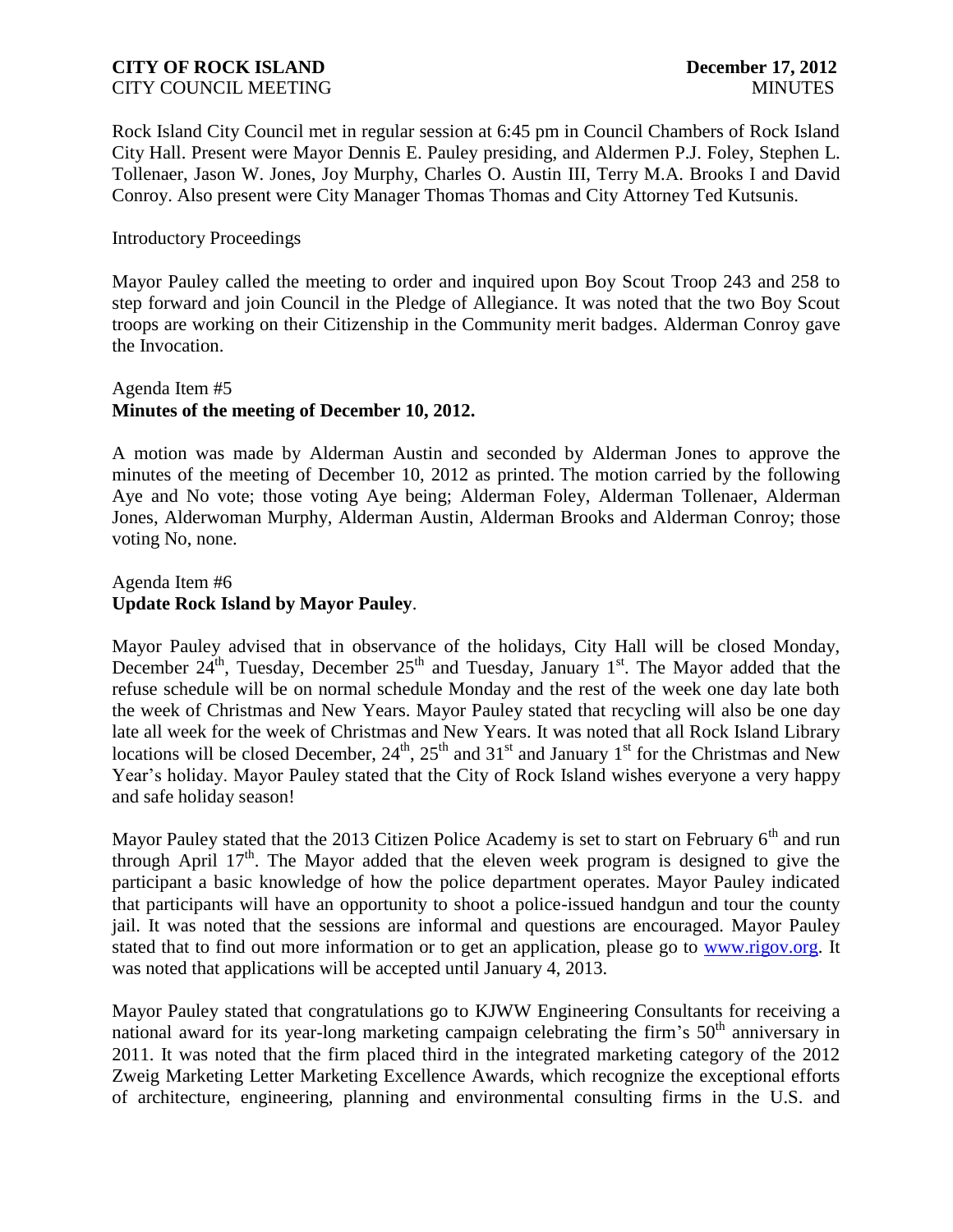Canada. Mayor Pauley advised that KJWW's campaign was designed to foster pride and recognition both inside and outside the company. "Our message was clear and simple to our clients and employees and that was one of appreciation for their loyalty to and support of a company that achieved many great accomplishments in its first 50 years," says Paul VanDuyne, President of KJWW.

Mayor Pauley stated that for a fun time, celebrate the end of the Mayan Calendar in The District. Pick up your "Mayan Calendar Bucket List" at participating businesses and do things you've always thought about or wanted to do before you run out of time. Complete all of the bucket list items at each of the locations and you could win some sweet prizes, courtesy of Stern Beverage and Budweiser. Mayor Pauley stated to gather your family and friends and join us for the End of the World in The District on Friday, December 21, 2012 at 7:00 pm.

Mayor Pauley pointed out that The Shoppes on  $2<sup>nd</sup>$ , Rock Island's retail incubator welcomed its third tenant last week. Mayor Pauley advised that since November, three new retailers have opened and now include; QC Collective, a retail co-op featuring over 50 various artists; Varieties, an antique store featuring jewelry, furniture, collectibles; and most recently, Good Karma Shirt Company, a vintage clothing store. Mayor Pauley stated to make sure to stop by The Shoppes on  $2<sup>nd</sup>$  as it continues to advance retail growth and opportunity in our downtown. It was noted that the hours may vary, but the majority of the suites are open from 11:00 am to 7:00 pm, Tuesday through Friday and Saturday hours are from 10:00 am to 4:00 pm.

### Agenda Item #7

### **Public Hearing regarding a plan by the City to issue its Retirement Facility Revenue Bonds (Friendship Manor Project) Series 2012 in an aggregate principal amount not to exceed \$10,000,000.00.**

Mayor Pauley closed the regular meeting at 6:50 pm and opened a Public Hearing on a plan by the City to issue its Retirement Facility Revenue Bonds (Friendship Manor Project) Series 2012 in an aggregate principal amount not to exceed \$10,000,000.00.

Mayor Pauley inquired as to whether there was anyone who wished to speak in favor of the project. No one stepped forward.

Mayor Pauley then inquired as to whether there was anyone who wished to speak in opposition to the project. No one stepped forward.

With no person present to speak in favor of or in opposition to the project, Mayor Pauley closed the Public Hearing and reconvened the regular meeting at 6:51 pm.

### Agenda Item #8

**An Ordinance authorizing the issuance and sale of Retirement Facility Revenue Bonds (Friendship Manor Project), Series 2012 in the principal amount of \$8,650,000.** 

Alderman Foley moved and Alderman Jones seconded to consider, suspend the rules and pass the ordinance.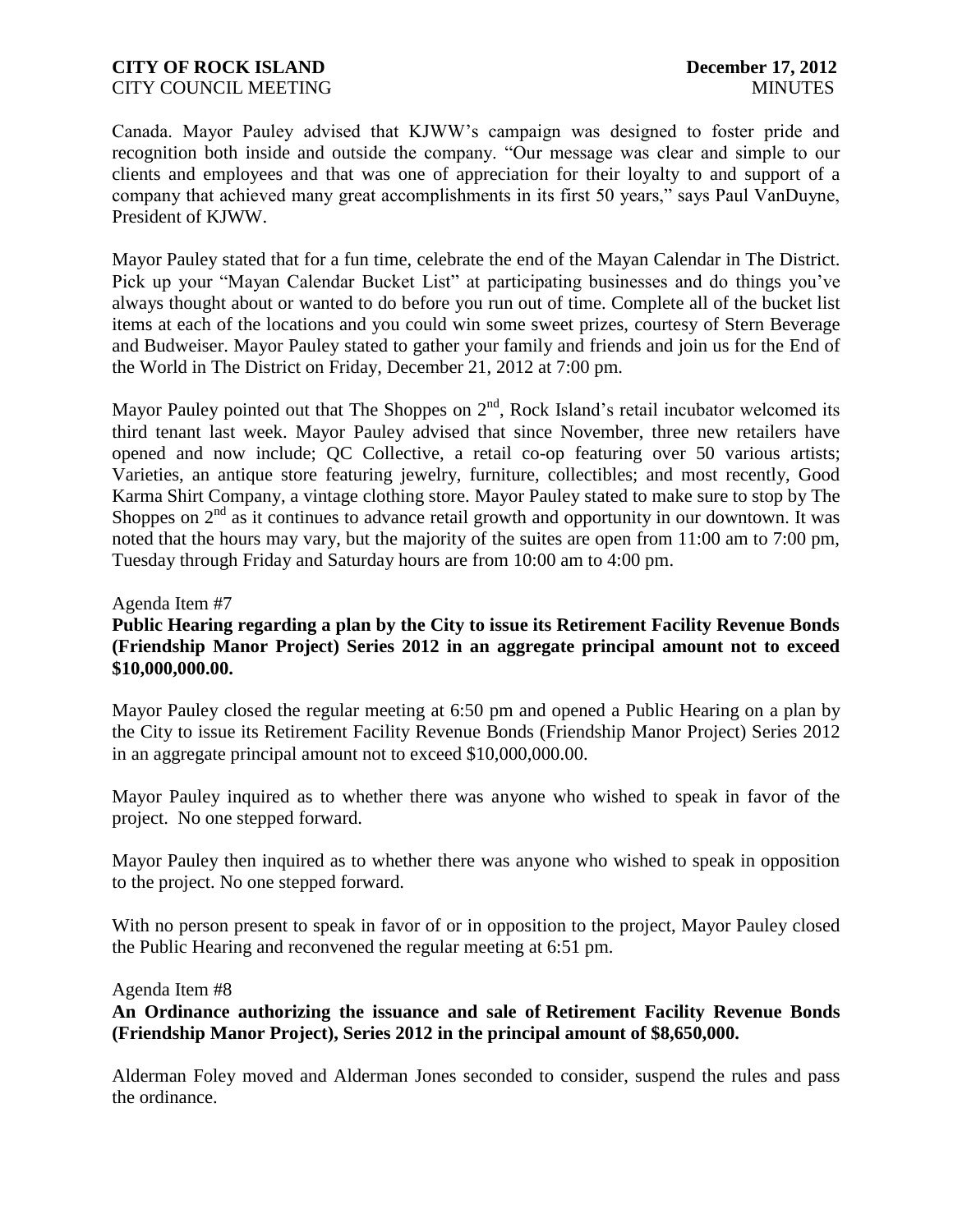Discussion followed. Alderman Foley stated that this has been a good partnership between the City and Friendship Manor. Alderman Foley added that part of the project will be building 12 units (villas) for folks to move into right off of the south side of  $21<sup>st</sup>$  Avenue to the east of  $12<sup>th</sup>$ Street. Alderman Foley indicated that this will be great for the neighborhood. Alderman Foley offered that Friendship Manor has done a lot of work. Alderman Foley stated that he is very happy this project will be moving forward.

Alderman Conroy wanted to make sure that if something happens to this project, that the citizens are not holding the cost of paying these bonds off. City Manager Thomas responded that the City is the conduit for Friendship Manor.

Alderman Brooks stated that he didn't think the City does a very good job of supporting City accomplishments. Alderman Brooks stated that the City has a lot of developments going on and the citizens should be informed of which direction the City is going in, especially when it is positive. Alderman Brooks added that part of the responsibility of the City's marketing is to tell the story. Alderman Brooks stated that positive things should be shared; the City should pat itself on the back a little more.

Mayor Pauley advised that one of best parts about this project is that the City had the extra bonding power, and this enables Friendship Manor to do a project that otherwise, they would have had to do other financing; they would have had to get a balloon loan that would have been up in five years. Mayor Pauley indicated that doing the project this way with the bonds allows them to have a lot more years to do the project at a cheaper rate; it is the best way to go.

After discussion, the motion carried by the following Aye and No vote; those voting Aye being; Alderman Foley, Alderman Tollenaer, Alderman Jones, Alderwoman Murphy, Alderman Austin, Alderman Brooks and Alderman Conroy; those voting No, none.

## Agenda Item #9

## **A Special Ordinance removing a handicapped parking space at 1414 43rd Street**.

Alderwoman Murphy moved and Alderman Foley seconded to consider, suspend the rules and pass the ordinance. The motion carried by the following Aye and No vote; those voting Aye being; Alderman Foley, Alderman Tollenaer, Alderman Jones, Alderwoman Murphy, Alderman Austin, Alderman Brooks and Alderman Conroy; those voting No, none.

## Agenda Item #10 **A Special Ordinance establishing a handicapped parking space at 724 30th Street.**

It was moved by Alderman Jones and seconded by Alderman Foley to consider, suspend the rules and pass the ordinance. The motion carried by the following Aye and No vote; those voting Aye being; Alderman Foley, Alderman Tollenaer, Alderman Jones, Alderwoman Murphy, Alderman Austin, Alderman Brooks and Alderman Conroy; those voting No, none.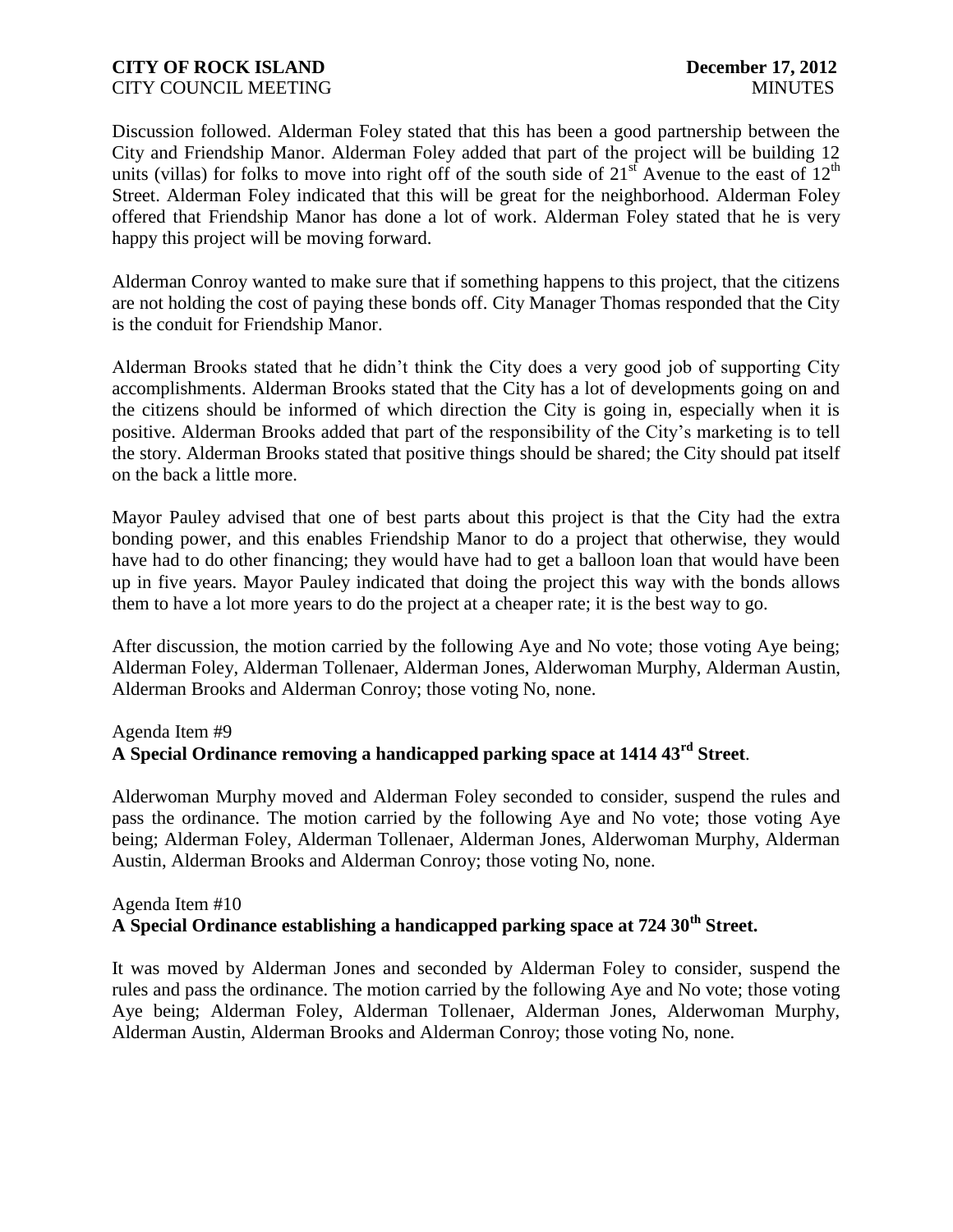### **CITY OF ROCK ISLAND December 17, 2012** CITY COUNCIL MEETING MINUTES

#### Agenda Item #11

## **A Special Ordinance amending Chapter 8, Article VII, Division 6 of the Code of Ordinances regarding Prohibited Activities.**

Alderwoman Murphy moved and Alderman Foley seconded to consider, suspend the rules and pass the ordinance.

Alderman Austin inquired upon Police Chief Jeff VenHuizen to highlight some of the special things that will be enforced on New Year's Eve and different ways this news will go out to the communities. City Manager Thomas inquired upon UpStream Account Consultant Jennifer Walker to join Police Chief VenHuizen at the podium.

Chief VenHuizen advised that these are several steps that are being taken to communicate the new loitering ordinance. Chief VenHuizen added that a press release was sent out to the media this morning by Ms. Walker, which included the ordinance and the map of the Great River Plaza. Police Chief VenHuizen stated that information was posted on Facebook and Channel 9 this morning.

Chief VenHuizen indicated that if the ordinance is passed by Council this evening, the plan is to do an updated press release to the media. Chief VenHuizen commented that he is in the process of completing a draft letter that will go out to the businesses and apartment managers for the various downtown housing so that they can be aware of what the ordinance entails. Chief VenHuizen advised that sign boards have been created that will be posted at  $19<sup>th</sup>$  Street,  $18<sup>th</sup>$ Street and  $17<sup>th</sup>$  Street that will explain the ordinance and it will include a map of the Great River Plaza and what areas are affected. Chief VenHuizen indicated that they will also be working on putting information in the downtown kiosks.

Chief VenHuizen stated that they are finally looking at creating some flyers that can be passed out after the ordinance is passed. The information will be distributed to the individuals that are displaying the behavior that is trying to be addressed.

Ms. Walker stated that this has been a collective effort.

Mayor Pauley stated that this is an issue that the City has wanted to address for a long time. The Mayor commented that the City is not trying to hamper any businesses in any way; the City is trying to curb a bunch of people standing in the middle of the Plaza being there just for the sake of congregating and talking.

Chief VenHuizen stated that the City is trying to address those individuals with no meaningful purpose of being downtown. Council and Police Chief VenHuizen discussed this issue as it related to the loitering ordinance, the safety component and the time component.

After more discussion, the motion carried by the following Aye and No vote; those voting Aye being; Alderman Foley, Alderman Tollenaer, Alderman Jones, Alderwoman Murphy, Alderman Austin, Alderman Brooks and Alderman Conroy; those voting No, none.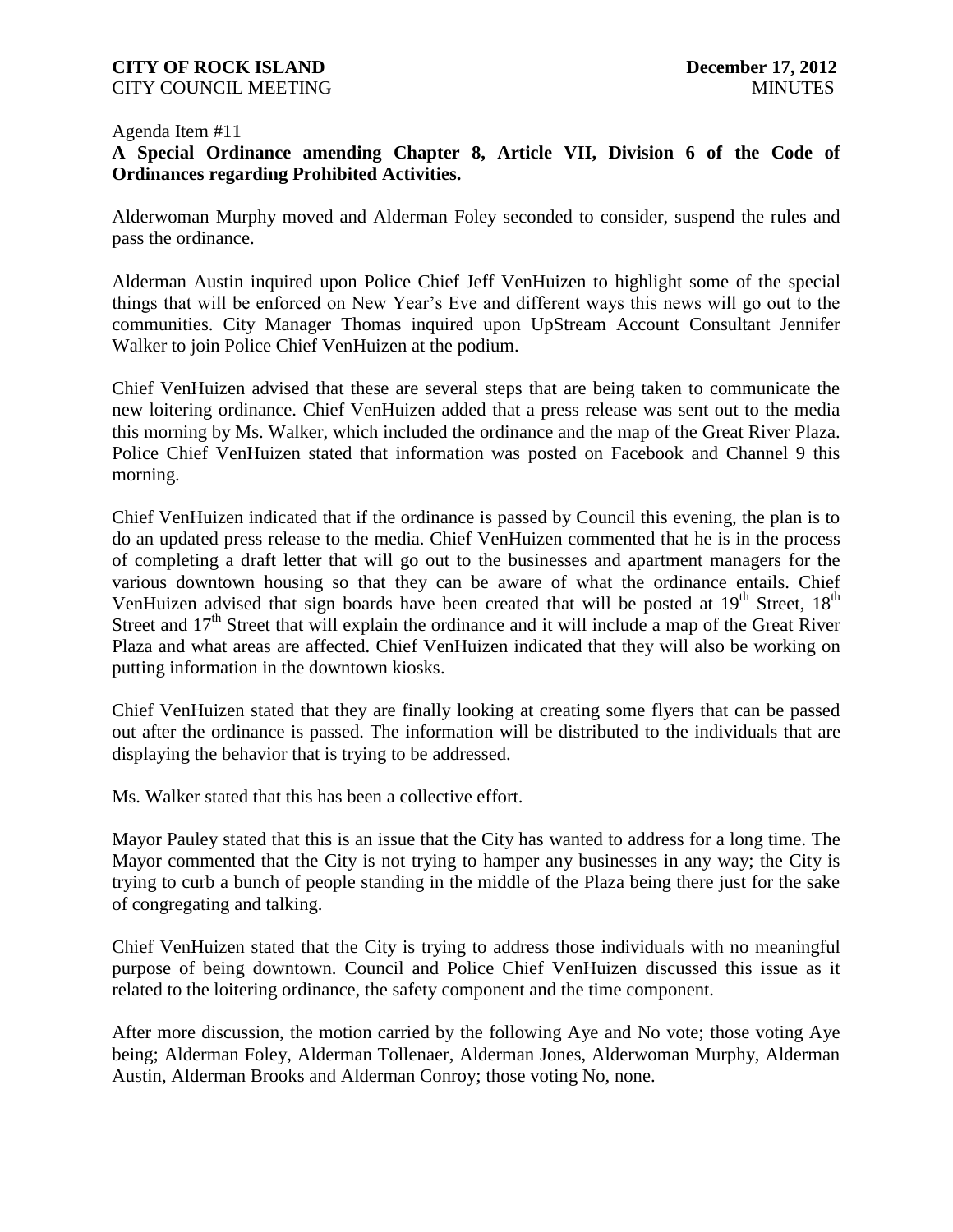Agenda Item #12 **CLAIMS**

It was moved by Alderman Austin and seconded by Alderman Foley to accept the following reports and authorize payments as recommended. The motion carried by the following Aye and No vote; those voting Aye being; Alderman Foley, Alderman Tollenaer, Alderman Jones, Alderwoman Murphy, Alderman Austin, Alderman Brooks and Alderman Conroy; those voting No, none.

- a. Report from the Administrative Services Department regarding payment in the amount of \$66,733.23 to Azavar for the Cable Franchise settlement according to the agreement.
- b. Report from the Public Works Department regarding payment #7 and final in the amount of \$31,661.88 to General Constructors, Inc. for services provided for the Turkey Hollow Road Bridge Replacement project. (289)

# Agenda Item #13 **Claims for the week of December 7 through December 13 in the amount of \$3,315,264.01.**

Alderman Tollenaer moved and Alderman Foley seconded to allow the claims. The motion carried by the following Aye and No vote; those voting Aye being; Alderman Foley, Alderman Tollenaer, Alderman Jones, Alderwoman Murphy, Alderman Austin, Alderman Brooks and Alderman Conroy; those voting No, none.

## Agenda Item #14 **Payroll for the weeks of November 26 through December 9 in the amount of \$1,321,205.59.**

It was moved by Alderman Tollenaer and seconded by Alderman Conroy to allow the payroll. The motion carried by the following Aye and No vote; those voting Aye being; Alderman Foley, Alderman Tollenaer, Alderman Jones, Alderwoman Murphy, Alderman Austin, Alderman Brooks and Alderman Conroy; those voting No, none.

### Agenda Item #15

### **Report from the Community and Economic Development Department regarding the Watchtower Plaza Redevelopment, recommending to authorize the purchase of property owned by GNC, L.P. in the amount of \$1,500,000.00.**

Alderman Conroy moved and Alderman Foley seconded to authorize the purchase of property as recommended, subject to minor modification being implemented by the parties legal counsel prior to execution and authorize the City Manager to execute the contract documents at his discretion. The motion carried by the following Aye and No vote; those voting Aye being; Alderman Foley, Alderman Tollenaer, Alderman Jones, Alderwoman Murphy, Alderman Austin, Alderman Brooks and Alderman Conroy; those voting No, none.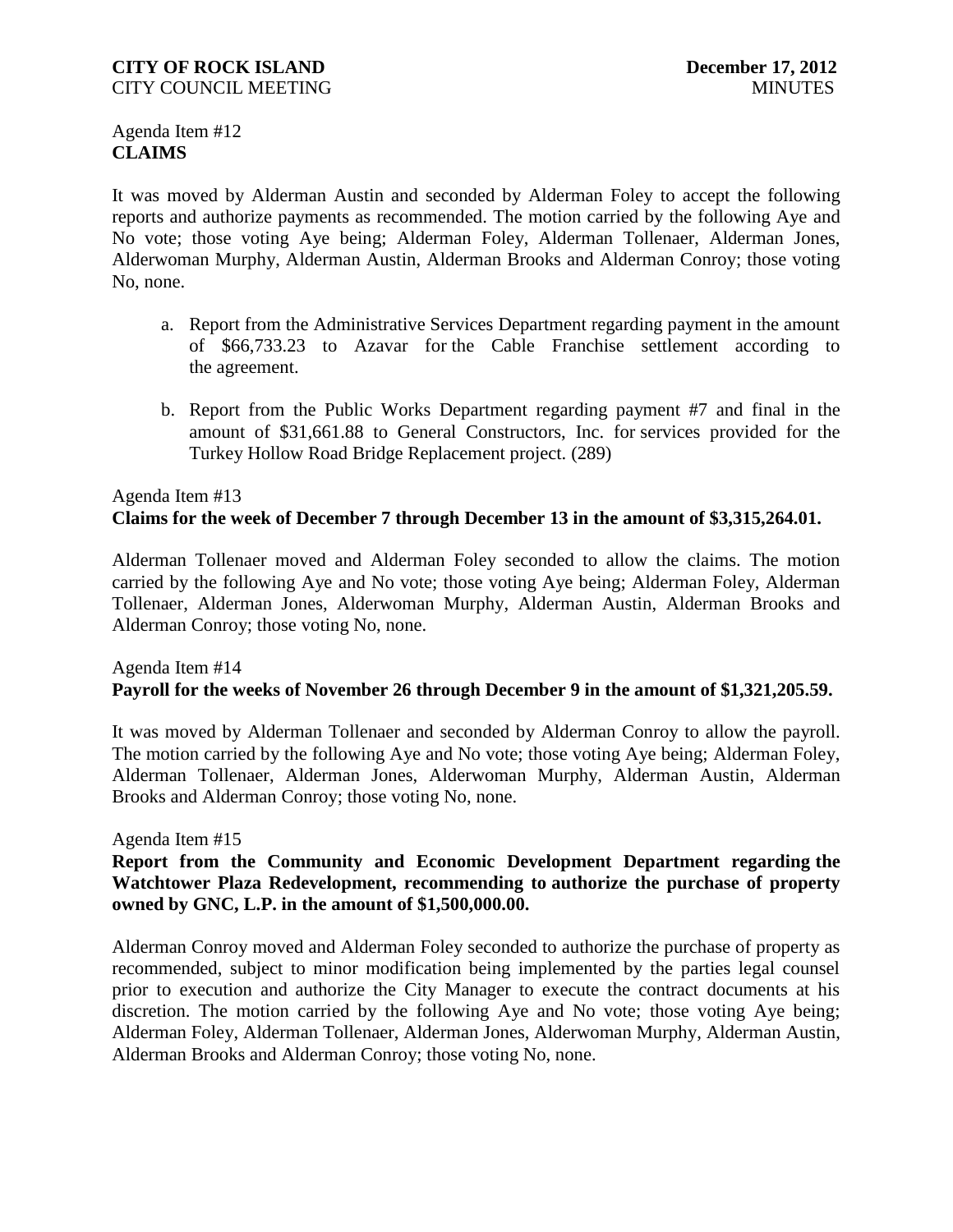#### Agenda Item #16

**Report from the Finance Department regarding an Ordinance providing for the levy, assessment and collection of taxes for the City of Rock Island for fiscal year April 1, 2012 through March 31, 2013.**

It was moved by Alderman Austin and seconded by Alderman Conroy to consider, suspend the rules and pass the ordinance.

Discussion followed. Mayor Pauley advised that this is a legal thing that has to be done each year that states that the City cannot raise the taxes any more than 4.99%. The Mayor added that the tax rate will not be increased at the start of the fiscal year; it will be the same as it was last year.

After further discussion, the motion carried by the following Aye and No vote; those voting Aye being; Alderman Foley, Alderman Tollenaer, Alderman Jones, Alderwoman Murphy, Alderman Austin, Alderman Brooks and Alderman Conroy; those voting No, none.

#### Agenda Item #17

## **Report from the Community and Economic Development Department regarding a request from the Development Association of Rock Island for a contribution in the amount of \$60,000.00 to support the purchase of 2711 18th Avenue.**

Alderman Jones moved and Alderman Foley seconded to approve the request as recommended and authorize staff to make a budget adjustment for the contribution. The motion carried by the following Aye and No vote; those voting Aye being; Alderman Foley, Alderman Tollenaer, Alderman Jones, Alderwoman Murphy, Alderman Austin, Alderman Brooks and Alderman Conroy; those voting No, none.

### Agenda Item #18 **Other Business**

No one signed up to address Council to speak on a topic.

Alderman Foley welcomed Boy Scout Troops 243 and 258 to the Council meeting.

Alderwoman Murphy encouraged everyone to Shop Rock Island. Alderwoman Murphy stated that in the last few days before Christmas, while people are out shopping, choose Rock Island businesses. Alderwoman Murphy encouraged everyone to shop local.

### Agenda Item #19 **Executive Session on Litigation.**

The Executive Session was held prior to the regular meeting.